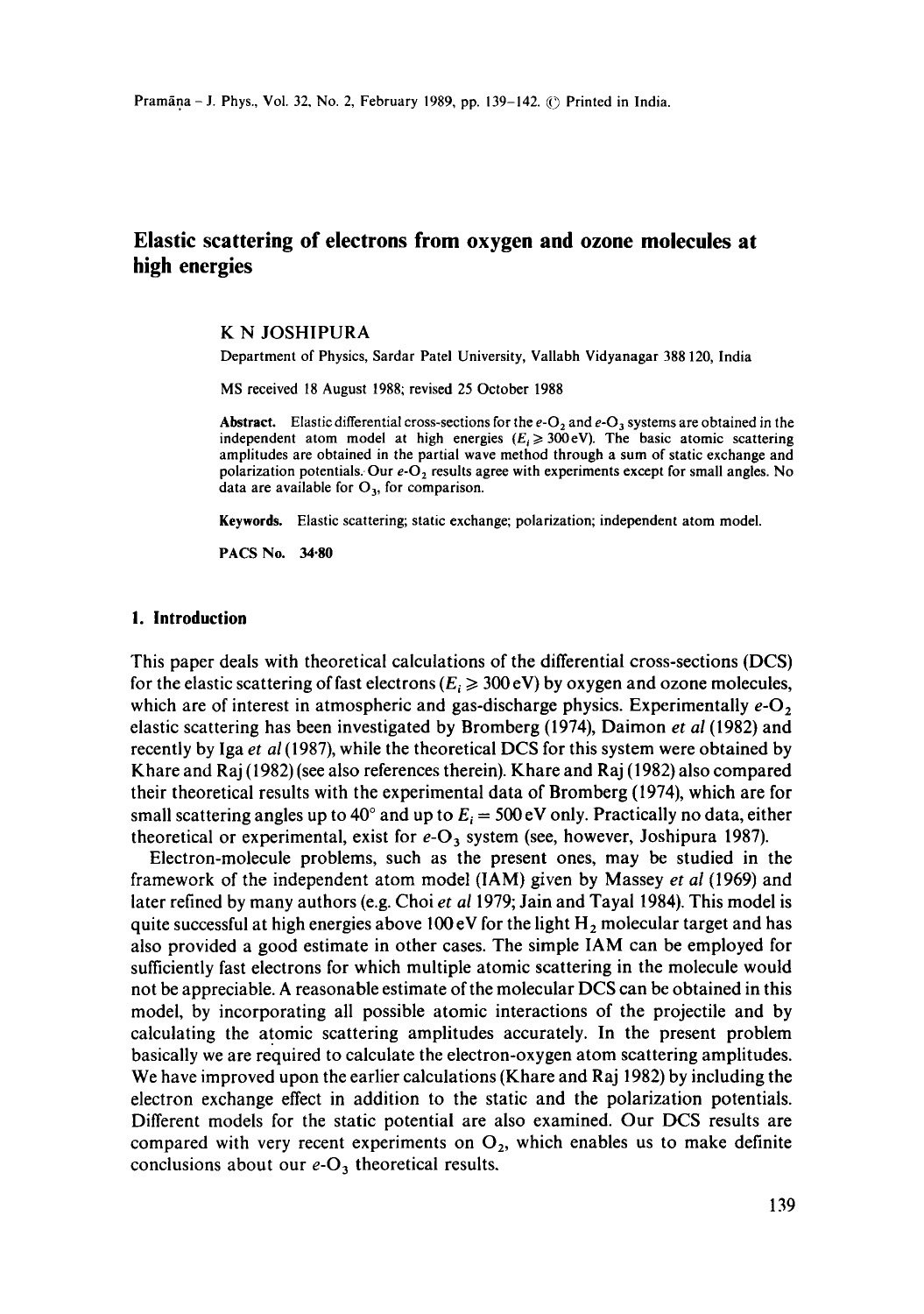#### **2. Theory and calculations**

The following well-known expression of the IAM (Massey *et al* 1969) for the average DCS of electron-molecule scattering is employed in the present work

$$
\overline{I}(\theta, k_i) = \sum_{i} |f_i|^2 + \sum_{i \neq j} |f_i| \times |f_j| \cos(n_i - n_j)
$$
  
 
$$
\times \frac{\sin qr_{ij}}{qr_{ij}} \exp(-l_{ij}^2 q^2/2), \tag{1}
$$

where  $f_i$ ,  $f_j$  and  $n_i$ ,  $n_j$  are the scattering amplitudes and phases from the constituent atoms of the molecule and q is the elastic momentum transfer. Further,  $r_{ij}$  and  $l_{ij}$  are the internuclear equilibrium-distances and the mean vibrational amplitudes for the  $(i, j)$ th pair of atoms in the molecule (Herzberg 1966). Presently the task is to calculate the scattering amplitude for the electron-oxygen atom system. For this purpose we assume a real, spherically symmetric (atomic) optical potential  $V_{opt}$  constructed as follows:

$$
V_{\text{opt}} = V_{\text{st}}(r) + V_{\text{Ex}}^{\text{FEG}}(r, k_i) + V_{\text{pol}}(r, k_i)
$$
\n
$$
(2)
$$

where the three terms denote the static, exchange and polarization potentials respectively. Suitable models are employed for all of them. Two principal models are attempted for the static potential. The Thomas-Fermi static potentials of Bonham and Strand (1963) and Reitan (1981) are parametrized in the Yukawa form. The Hartree-Fock potentials of Cox and Bonham (1967) are also of the same form, while those of Strand and Bonham (1964) are the sums of Yukawa and exponential terms. We have tried each of these potentials in equation (2).

Now, for the electron-atom polarization potential, the only long range potential of import to our problem, the following model is adopted:

$$
V_{\text{pol}}(r, k_i) = -\frac{1}{2} \left[ \frac{\alpha_d r^2}{(r^2 + r_c^2)^3} + \frac{\alpha_d r^4}{(r^2 + r_c^2)^5} \right] \tag{3}
$$

with  $\alpha_d$  and  $\alpha_q$  as the dipole and the quadrupole polarizabilities. The energy dependent cut-off parameter  $r_c$  is expressed in terms of the average excitation energy  $\Delta$  as,  $r_c$  $=(3/8)(k_i/\Delta)$ , following Jhanwar and Khare (1976) and Jain (1988). Finally, the model potential  $V_{Ex}^{FEG}(r, k_i)$  to account for the exchange effect is adopted from Hara (1967) and Sur and Ghosh (1985).

Starting with the optical potential as discussed in the foregoing, the atomic scattering amplitude is calculated in the partial wave method. The relevant Schrödinger equation is solved by the Numerov method for the first few dominant partial waves ( $l \sim 25$ ) and the Born approximation is used for the rest of them. The scattering amplitudes of the e-O atom system are employed in the appropriate forms of equation (1) to obtain the averaged molecular DCS of the  $O_2$  and the  $O_3$  targets.

# **3. Results and discussion**

Owing to the high energies ( $E_i \geq 300 \text{ eV}$ ) of our interest here the choice of the simple IAM, equation (1) is justified. Multiple scattering may be ignored at these energies,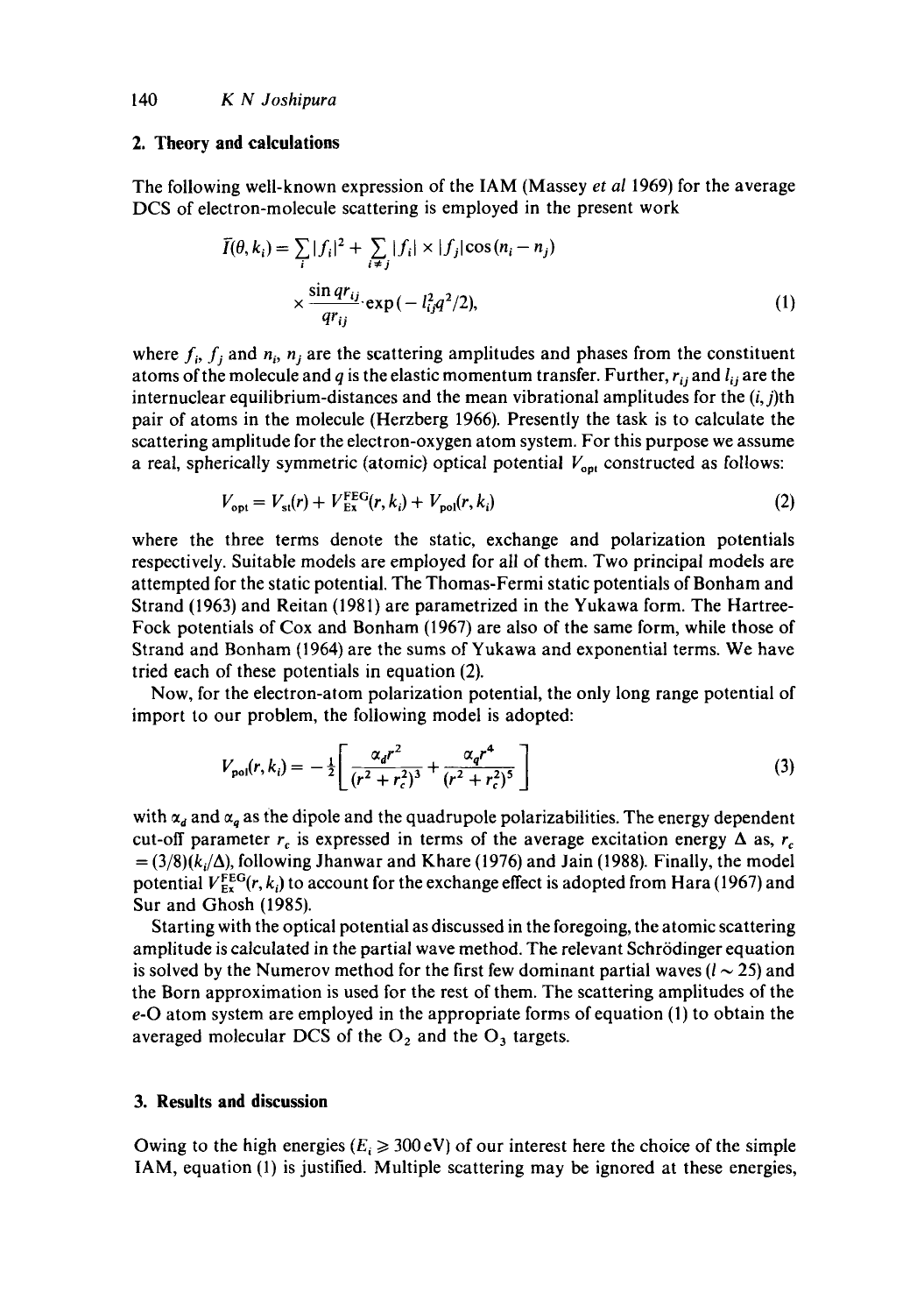since the incident wavelength is shorter than the internuclear equilibrium-distances of the target molecules. The aim of this paper is to obtain satisfactory theoretical crosssections for  $e-O_2$  elastic scattering and to extend the calculations to  $e-O_3$  scattering which is not much explored as yet. The elastic DCS of  $O_2$  and  $O_3$  molecules obtained by us are exhibited in figures la and lb at 300 and 500eV respectively. The present results have been compared with the experimental works of Bromberg (1974), Daimon *et al* (1982) and Iga *et al* (1987), for the  $O_2$  molecule. For calculating the oxygen atom scattering amplitudes we have employed several models for the static potential, as mentioned in §2. The static potential of Strand and Bonham (1964), found to be the most suitable one, has been employed in all our theoretical results shown in figures la and lb.

Our results show fair agreement with the experimental ones at the high energies considered. However, the theory tends to overestimate the experimental DCS at small angles of scattering, broadly because in equation (1), we have not considered the effect of binding of the atoms in the target molecule. The effect of binding of atoms is to reduce the cross-section for the target molecule. We also note that with the inclusion of the exchange in the electron-atom optical potential, the cross-sections are enhanced to an extent depending on the incident energy. The DCS of atomic oxygen are enhanced by about 18% at  $E_i = 100 \text{ eV}$  and  $\theta = 5^\circ$ , due to the exchange. At 300 eV the contribution of the exchange to the  $e-O_2$  DCS is about  $8\%$ . Further, for both the  $O_2$  and  $O_3$  molecules, there are typical variations in the slopes of the theoretical DCS curves, especially at lower energies. These are supported by the experimental data points. We have not shown the IAM results in the Born approximation, which are larger than both the present theory and the experiments even at 1000eV.

Practically all general comments of  $e-O_2$  results apply also to the  $e-O_3$  system also. From our results on the  $O_2$  molecule, we expect that our results on the  $O_3$  molecules



**Figure 1.** DCS of  $e$ - $O_2$  and  $e$ - $O_3$  scattering.